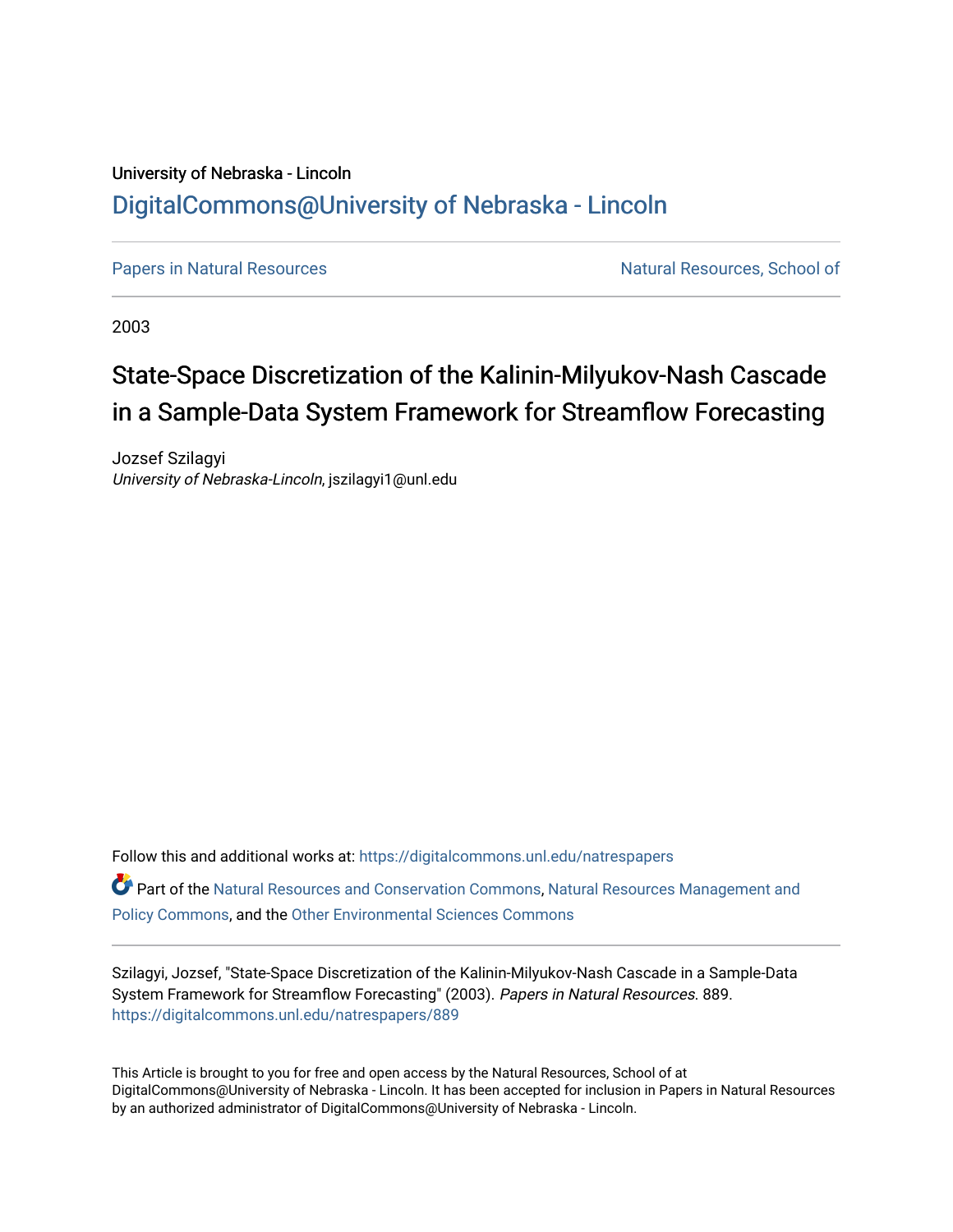# **State-Space Discretization of the Kalinin-Milyukov-Nash-Cascade in a Sample-Data System Framework for Streamflow Forecasting**

Jozsef Szilagyi<sup>1</sup>

**Abstract:** A discretization of the continuous Kalinin-Milyukov-Nash-cascade is performed with the help of state-space analysis for hydrological forecasting of streamflow. A sample-data system approach is used during the discretization and results in discretely coincident values with the continuous model. The sample-data system uses input values measured instantly in time and assumes linear changes in the value of the input variable between discrete data measurements. Such description gives a generalized formulation of the pulse-data system approach often used in system engineering and discrete-time analysis of hydrological systems. An example is given to demonstrate that the approach results in improved forecasts of stream-discharge values when compared with the more traditional pulse-data system approach.

### **DOI:** 10.1061/(ASCE)1084-0699(2003)8:6(339)

**CE Database subject headings:** Streamflow; Forecasting; Hydrologic models; Measurement; Hydrologic data.

#### **Introduction**

Hydrological processes, such as streamflow, are rarely measured continuously in time, and even in the rare events when they are (e.g., by the application of pressure-transducers), these measurements are subsequently discretized so the resulting discrete values can be stored and processed on a digital computer. A sample-data system is formed when the value of a variable assigned to discrete points in time corresponds to the instantaneous value of the same variable—whose value changes smoothly in time—at those discrete time-points. A good example for such a variable is streamflow which is measured (generally via stage-measurements using a rating-curve method) instantly in time. Precipitation, for example, is different because one rarely needs instantaneous values of precipitation intensities; rather one almost exclusively uses accumulated precipitation values of different durations which results in a series of step functions.

Working with discrete data has its consequences because hydrological processes, like most other natural phenomena, are continuous in time and the models describing them are continuous as well. As a consequence, discretized forms of these continuous models are often required to be formulated to become compatible with the discrete nature of the data available (Sherman 1932). The state-space approach of model discretization may be preferred when the nature of the application requires the handling of model uncertainties that may arise from measurement errors or inadequacies in model selection. In the case of operative hydrological

<sup>1</sup>Research Hydrologist/Assistant Professor, Conservation and Survey Division, Univ. of Nebraska-Lincoln, Lincoln, NE 68588-0517. E-mail:jszilagyi1@unl.edu

Note. Discussion open until April 1, 2004. Separate discussions must be submitted for individual papers. To extend the closing date by one month, a written request must be filed with the ASCE Managing Editor. The manuscript for this paper was submitted for review and possible publication on October 1, 2002; approved on March 3, 2003. This paper is part of the *Journal of Hydrologic Engineering*, Vol. 8, No. 6, November 1, 2003. ©ASCE, ISSN 1084-0699/2003/6-339–347/\$18.00.

forecasting, the correct value of the forecasted river stage during floods is critical because a difference of a few percent in the value may mean the evacuation of densely populated areas. Under such circumstances, one strives to reduce any possible model uncertainty which, as of today, is commonly achieved by the application of certain digital filters, the most notable one having been developed by Kalman (1960) in a state-space framework.

The Kalinin-Milyukov-Nash (KMN)-cascade originally formulated by Nash (1957) for rainfall-runoff modeling, and independently of him by Kalinin and Milyukov (1957) for flood routing, assumes that the constant exponents  $(m_1 \text{ and } m_2)$  of the rating curve and that of storage  $(S)$  as a function of stage  $(y)$  are equal

$$
Q(t) = c_1 [y(t)]^{m_1} \tag{1a}
$$

$$
S(t) = c_2 [y(t)]^{m_2} \tag{1b}
$$

for a characteristic reach of the stream, where *Q* = stream-discharge; *t*=time; and  $c_1$  and  $c_2$ = constants. Eqs. (1*a*) and (1*b*) yield the linear storage equation  $Q(t) = kS(t)$ , where the inverse of  $k$  is the so-called storage coefficient  $(K)$  with a dimension of time. The storage equation combined with the lumped version of the continuity equation,  $dS/dt = Q_{in} - Q_{out}$ , for the characteristic reach transform into a first-order, constant coefficient, linear ordinary differential equation

$$
\frac{dS(t)}{dt} = -kS(t) + Q_{\text{in}}(t)
$$
\n(2)

The linearity condition ensures that the outflow of the characteristic reach through time can be calculated by the convolution integral of the inflow and the impulse response function  $(h)$ [which in hydrology is called the instantaneous unit hydrograph  $(IUH)]$ 

$$
Q_{\text{out}}(t) = \int_0^t h(\tau) Q_{\text{in}}(t-\tau) d\tau = \int_0^t h(t-\tau) Q_{\text{in}}(\tau) d\tau \tag{3}
$$

Assuming that a given stream section can be regarded as a series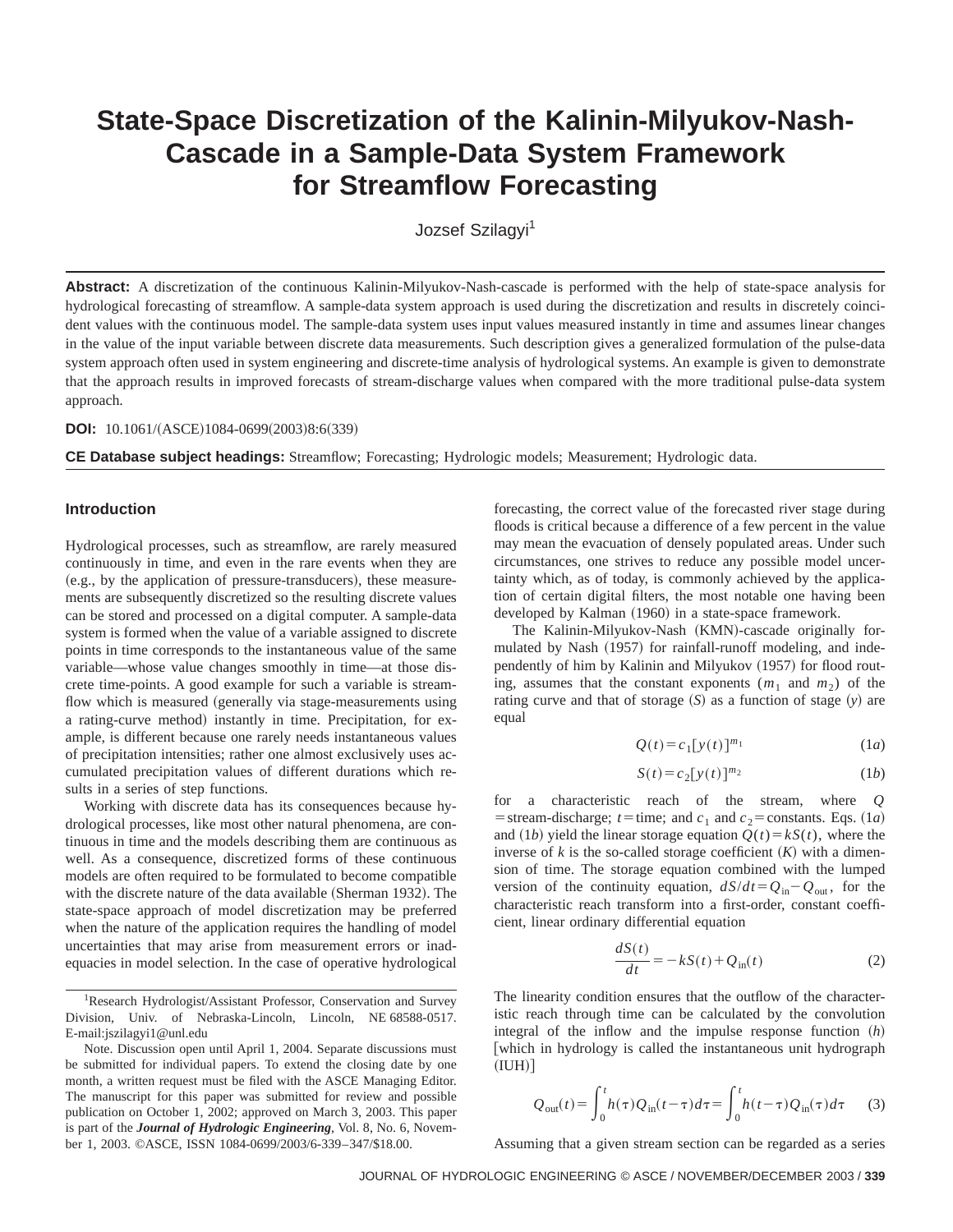of *n* characteristic reaches (where *n* is an integer number) with identical storage coefficients, one obtains the well-known impulse-response function of the continuous KMN-cascade

$$
h(t) = k \frac{(kt)^{n-1}}{(n-1)!} e^{-kt}
$$
 (4)

By definition of the characteristic reach one can call such a reach a linear reservoir where the stored water in the reservoir is directly proportional to the outflow from it. Noticing that the output of the *i*th reservoir is the input to the  $(i+1)$ th reservoir, Eq.  $(2)$ can be written in matrix form for a cascade of order  $n$  as  $(e.g.,)$ Szöllősi-Nagy 1982)

$$
\begin{bmatrix} \dot{S}_1(t) \\ \dot{S}_2(t) \\ \dot{S}_3(t) \\ \vdots \\ \dot{S}_n(t) \end{bmatrix} = \begin{bmatrix} -k & & & 0 \\ k & -k & & \\ & k & -k & \\ & & \ddots & \ddots \\ & & & k & -k \end{bmatrix} \begin{bmatrix} S_1(t) \\ S_2(t) \\ S_3(t) \\ \vdots \\ S_n(t) \end{bmatrix} + \begin{bmatrix} 1 \\ 0 \\ 0 \\ \vdots \\ 0 \end{bmatrix} Q_{\text{in}}(t)
$$
\n(5)

where the dot denotes the temporal rate of change in the variable and the subscripts denote the place of the reservoir in the line of cascade. Eq.  $(5)$  is the state equation of the continuous KMNcascade, and can be written in a more succinct form as

$$
\dot{\underline{S}}(t) = \underline{F}\,\underline{S}(t) + \underline{G}\,Q_{\text{in}}(t) \tag{6}
$$

where the state matrix  $F$  is an  $n \times n$  Toeplitz matrix (Szöllősi-Nagy 1982; Nikolski 2002). The outflow from the last reservoir is the output of the whole system which can be written as

$$
Q_{\text{out}}(t) = [0,0,0,...,k] \begin{bmatrix} S_1(t) \\ S_2(t) \\ S_3(t) \\ \vdots \\ S_n(t) \end{bmatrix} = H\Sigma(t) \tag{7}
$$

The solution of the state equation (6) is given by (Szöllősi-Nagy 1982)

$$
\underline{S}(t) = \underline{\Phi}(t, t_0) \underline{S}(t_0) + \int_{t_0}^t \underline{\Phi}(t, \tau) \underline{G}(\tau) \underline{Q}_{\text{in}}(\tau) d\tau \tag{8}
$$

where for the KMN-cascade the input  $(G)$  and output  $(H)$  vectors are constant vectors, so is the system matrix,  $\mathbf{F}_1$ , which causes the  $n \times n$  state transition matrix,  $\Phi$  depend only on the time-lag between *t* and  $t_0$ .  $\Phi$  is the matrix exponential of  $\Phi$  such as

$$
\underline{\Phi}(t,t_0) = e^{\underline{F} \cdot (t-t_0)}\tag{9}
$$

The elements of  $\Phi$  are the following:

$$
\Phi(t,t_0) = \begin{bmatrix}\ne^{-k(t-t_0)} & 0 & 0 & \cdots & 0 \\
k(t-t_0)e^{-k(t-t_0)} & e^{-k(t-t_0)} & 0 & \cdots & 0 \\
\frac{[k(t-t_0)]^2}{2!}e^{-k(t-t_0)} & k(t-t_0)e^{-k(t-t_0)} & e^{-k(t-t_0)} & \cdots & 0 \\
\vdots & \vdots & \vdots & \ddots & \vdots \\
\frac{[k(t-t_0)]^{n-1}}{(n-1)!}e^{-k(t-t_0)} & \frac{[k(t-t_0)]^{n-2}}{(n-2)!}e^{-k(t-t_0)} & \frac{[k(t-t_0)]^{n-3}}{(n-3)!}e^{-k(t-t_0)} & \cdots & e^{-k(t-t_0)}\n\end{bmatrix}
$$
\n(10)

See Szöllősi-Nagy (1982) for the steps involved with the derivation of Eq.  $(10)$ , where the Toeplitzian property of the state matrix was exploited. Combining Eqs.  $(7)$  and  $(8)$  and assuming that the system is initially relaxed,  $S(t_0)=0$  at  $t_0=0$ , i.e., the reservoirs are empty, one obtains

$$
Q_{\text{out}}(t) = \int_0^t \underline{H} \Phi(t, \tau) \underline{G} Q_{\text{in}}(\tau) d\tau = \int_0^t h(t - \tau) Q_{\text{in}}(\tau) d\tau
$$
\n(11)

which is the convolution equation  $(3)$  in matrix form. Note that the left-multiplication of  $\Phi$  by *H* in Eq. (11) produces the last line of  $\Phi$  as a row vector multiplied by *k*, and which upon further multiplication from right by *G* results in the bottom left-most element of  $\Phi$  (multiplied by *k*), thus recovering Eq. (4) for the IUH of the KMN-cascade.

Below it will be shown how the continuous state equation can be discretized first  $(1)$  in a pulse-data system framework following Szöllősi-Nagy (1982, 1989) and then (2) in the more general sample-data system framework which is the main contribution of the present study.

### **Discretization of the Continuous State Equation of the Kalinin-Milyukov-Nash-Cascade in a Pulse-Data System Framework**

When the instantaneous value of  $Q_{\text{in}}$  is available at discrete time intervals ( $t = \Delta t$ ,2 $\Delta t$ ,3 $\Delta t$ ,...) of equal length, and the state variable  $\overline{S}$  is known at time *t* then, by virtue of Eq.  $(8)$ ,  $\overline{S}$  at time *t*  $+\Delta t$  can be calculated as (Szöllősi-Nagy 1989)

$$
\underline{S}(t+\Delta t) = \underline{\Phi}(t+\Delta t, t)\underline{S}(t) + \int_{t}^{t+\Delta t} \underline{\Phi}(t+\Delta t, \tau)\underline{G}\underline{Q}_{\text{in}}(\tau)d\tau
$$
\n(12)

which transforms into the following simpler form provided that  $Q_{\text{in}}(t)$  is taken to be constant at the value it obtains at time *t*, in the  $[t, t + \Delta t)$  interval (Szöllősi-Nagy 1982)

$$
\underline{S}(t + \Delta t) = \underline{\Phi}(\Delta t)\underline{S}(t) + \underline{\Gamma}(\Delta t)\underline{Q}_{\text{in}}(t)
$$
\n(13)

From Eq.  $(10)$  we obtain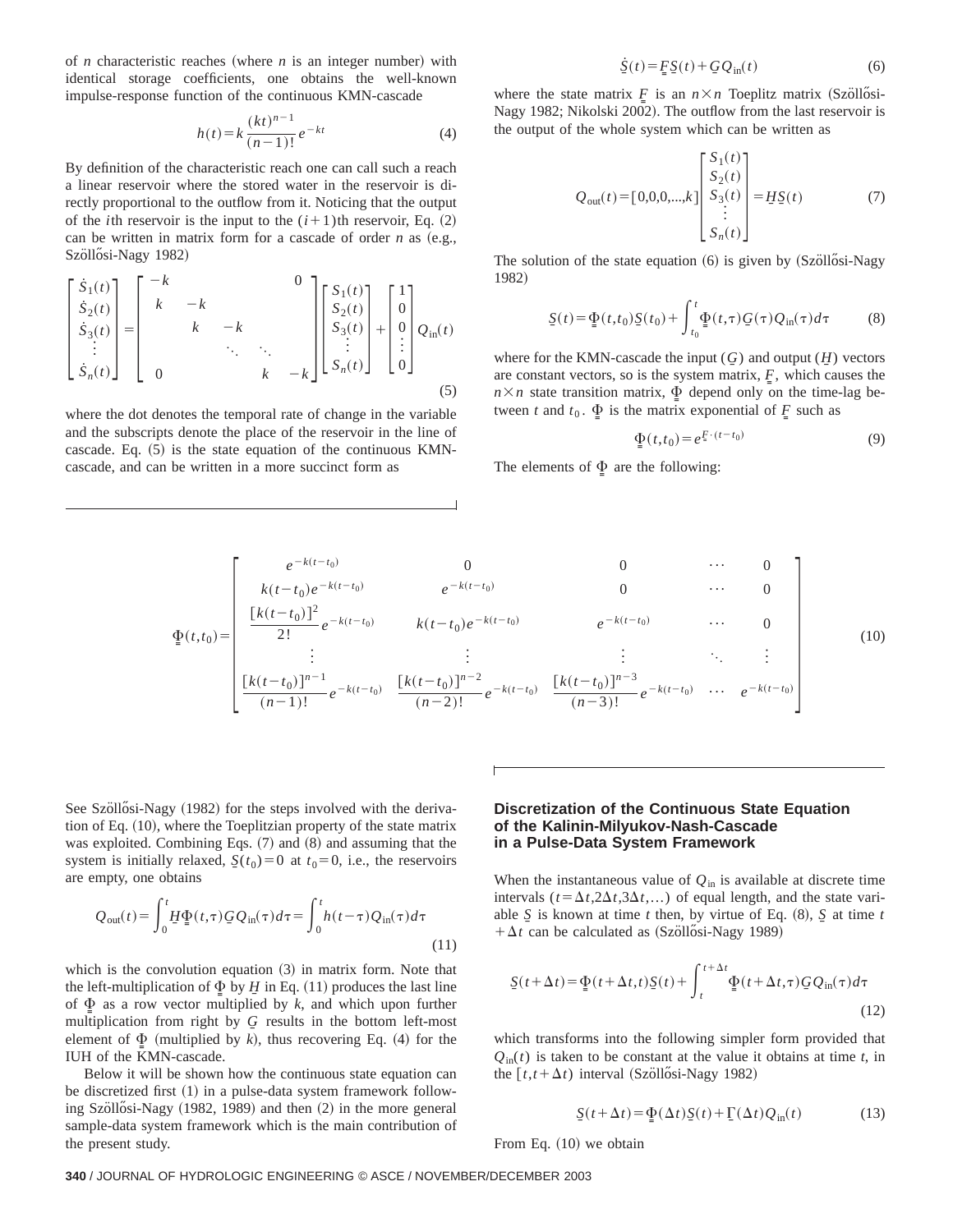$$
\Phi(\Delta t) = \begin{bmatrix}\ne^{-k(\Delta t)} & 0 & 0 & \cdots & 0 \\
k(\Delta t)e^{-k(\Delta t)} & e^{-k(\Delta t)} & 0 & \cdots & 0 \\
\frac{[k(\Delta t)]^2}{2!}e^{-k(\Delta t)} & k(\Delta t)e^{-k(\Delta t)} & e^{-k(\Delta t)} & \cdots & 0 \\
\vdots & \vdots & \vdots & \ddots & \vdots \\
\frac{[k(\Delta t)]^{n-1}}{(n-1)!}e^{-k(\Delta t)} & \frac{[k(\Delta t)]^{n-2}}{(n-2)!}e^{-k(\Delta t)} & \frac{[k(\Delta t)]^{n-3}}{(n-3)!}e^{-k(\Delta t)} & \cdots & e^{-k(\Delta t)}\n\end{bmatrix}
$$
\n(14)

where again the time invariance of the  $F$  system matrix was utilized. The  $\Gamma$  vector results from Eq. (12) if the inflow value  $Q_{\text{in}}$ , which is assumed to be constant between the integral bounds, is brought outside the integral

$$
\underline{\Gamma}(\Delta t) = \int_{t}^{t + \Delta t} \underline{\Phi}(t + \Delta t - \tau) \underline{G} d\tau
$$
 (15)

The  $n \times 1$ <sub>C</sub> vector, which in a more general approach is indeed a matrix, is called the input transition matrix in system engineering. The *i*th element or row of  $\Gamma$  can be expressed as

$$
\Gamma_i(\Delta t) = \int_{t}^{t + \Delta t} \frac{k(t + \Delta t - \tau)^{i-1}}{(i-1)!} e^{-k(t + \Delta t - \tau)} d\tau
$$

$$
= \frac{1}{k} \frac{1}{(i-1)!} \int_{0}^{k\Delta t} x^{i-1} e^{-x} dx
$$

$$
= \frac{1}{k} \frac{\Gamma(i, k\Delta t)}{(i-1)!}
$$

$$
= \frac{1}{k} \frac{\Gamma(i, k\Delta t)}{\Gamma(i)}
$$
(16)

where the  $k(t+\Delta t-\tau)$  term, which is never negative, was substituted by  $x$  in the integral, and the gamma-function's property for integers *i*, that  $\Gamma(i)$  is equal to  $(i-1)!$  was utilized. The numerator on the right-hand-side of Eq.  $(16)$  is the so-called incomplete gamma function.

The impulse-response function of the continuous KMNcascade is replaced by the unit-pulse response function in the discrete model, and can be obtained, using the pulse-data system approach, by the following recursion  $(Sz\ddot{o}ll\ddot{o}si-Nagy 1989)$ :

$$
S(\Delta t) = \Phi(\Delta t)S(0) + \Gamma(\Delta t)Q_{\text{in}}(0)
$$
  
\n
$$
S(2\Delta t) = \Phi(\Delta t)S(\Delta t) + \Gamma(\Delta t)Q_{\text{in}}(\Delta t) = \Phi^{2}(\Delta t)S(0)
$$
  
\n
$$
+ \Phi(\Delta t)\Gamma(\Delta t)Q_{\text{in}}(0) + \Gamma(\Delta t)Q_{\text{in}}(\Delta t)
$$
  
\n
$$
\vdots
$$
  
\n
$$
S(m\Delta t) = \Phi^{m}(\Delta t)S(0) + \sum_{i=0}^{m-1} \Phi^{m-1-i}(\Delta t)\Gamma(\Delta t)Q_{\text{in}}(i\Delta t)
$$
\n(17)

From Eq. (17) the outflow  $Q_{\text{out}}$  of the cascade at  $t = m\Delta t$  is

$$
Q_{\text{out}}(m\Delta t) = \underline{H}\underline{S}(m\Delta t) = \underline{H}\underline{\Phi}^{m}(\Delta t)\underline{S}(0)
$$
  
+ 
$$
\sum_{i=0}^{m-1} \underline{H}\underline{\Phi}^{m-1-i}(\Delta t)\underline{\Gamma}(\Delta t)Q_{\text{in}}(i\Delta t) \qquad (18)
$$

which produces the unit-pulse response function with the  $S(0)$  $=0$  choice as

$$
h(m\Delta t) = \underline{H} \underline{\Phi}^{m-1}(\Delta t) \Gamma(\Delta t)
$$
 (19)

Eq. (19) is the inner product of the last line of  $\Phi^{m-1}$  (multiplied by  $k$ ) and the  $\Gamma$  vector

$$
h(m\Delta t) = e^{-k(m-1)\Delta t} \left[ \sum_{i=1}^{n} \frac{\left[ k(m-1)\Delta t \right]^{n-1}}{(n-i)!} \frac{\Gamma(i,k\Delta t)}{\Gamma(i)} \right]
$$
(20)

where special use was made of the state transition matrix's definition (Szöllősi-Nagy 1982)

$$
\Phi^m(\Delta t) = (e^{F\Delta t})^m = e^{Fm\Delta t} \tag{21}
$$

Szöllősi-Nagy (1989) proved that the discrete model, given by the matrix triplet  $[\Phi(\Delta t), \Gamma(\Delta t), H]$  is an adequate representation of the continuous KMN-cascade model defined by  $[F, G, H]$ . Adequacy here means that the discrete version of the continuous KMN-cascade (1) gives identical output values at discrete points of time with the continuous model, provided the continuous model receives the same pulsed data input (Nash 1959; O'Connor 1982), and (2) preserves continuity of the original model.

## **Discretization of the Continuous State Equation of the Kalinin-Milyukov-Nash-Cascade in a Sample-Data System Framework**

When applying the KMN-cascade model for flood routing, both the input and output variables of the model are generally streamflow values for larger river networks. The only exception may be the first upstream gauging station in each subbasin where the flow values are modeled with precipitation as input to the model. At these locations, the application of the pulse-data system framework is well justified since precipitation is generally reported as a constant accumulated value over a given period. At the other gauging stations farther downstream, however, the adaptation of a sample-data system seems to be more adequate, since streamflow, as mentioned earlier, is measured instantaneously and changes continuously between subsequent measurements.

In the sample-data system framework derivation of the discrete model, it is assumed that streamflow changes linearly between any two measurements. With this assumption Eq.  $(12)$  can be written as

JOURNAL OF HYDROLOGIC ENGINEERING © ASCE / NOVEMBER/DECEMBER 2003 / **341**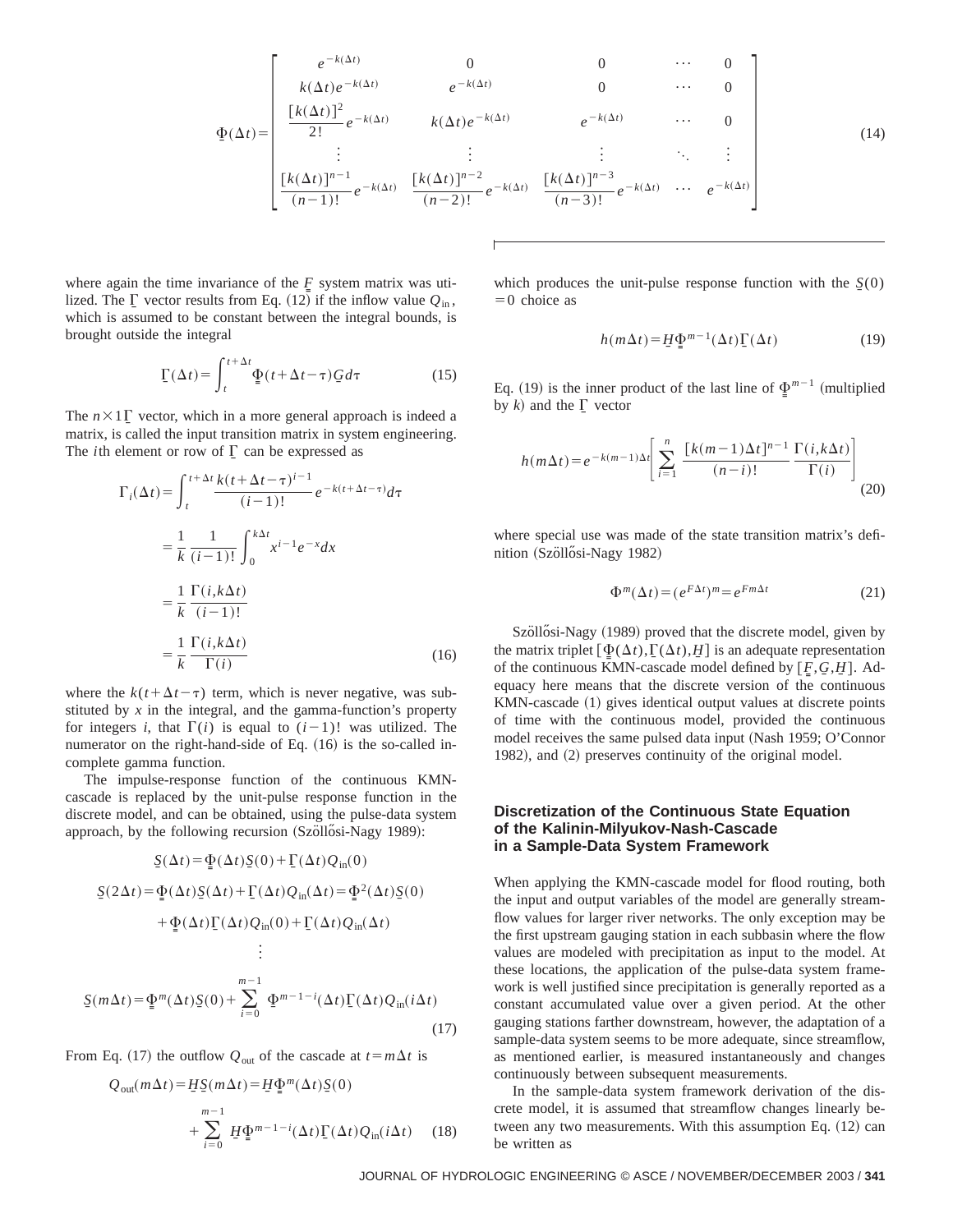$$
\underline{S}(t + \Delta t) = \underline{\Phi}(\Delta t) \underline{S}(t) + \int_{t}^{t + \Delta t} \underline{\Phi}(t + \Delta t - \tau) \underline{G} u(\tau) d\tau
$$

$$
= \underline{\Phi}(\Delta t) \underline{S}(t) + \int_{t}^{t + \Delta t} \underline{\Phi}(t + \Delta t - \tau) \underline{G}
$$

$$
\times \left[ u(t) + \frac{u(t + \Delta t) - u(t)}{\Delta t} (\tau - t) \right] d\tau \tag{22}
$$

where inflow  $Q_{\text{in}}$  from now on will be denoted with *u* for easier notation. Observe that the state transition matrix remains the same, but, as is shown below, not the input transition vector  $\Gamma$ . See the Appendix for the steps involved with the derivation of the new solution, which becomes

$$
\underline{S}(t+\Delta t) = \underline{\Phi}(\Delta t)\underline{S}(t) + \underline{\Gamma}_1(\Delta t)u(t+\Delta t) - \underline{\Gamma}_2(\Delta t)u(t)
$$
\n(23)

where the elements of  $\Gamma_1$  are

$$
\Gamma_1(\Delta t) = \begin{bmatrix}\n\frac{1}{k} \frac{\Gamma(1,k\Delta t)}{\Gamma(1)} \left[ 1 + \frac{e^{-k\Delta t}}{\Gamma(1,k\Delta t)} - \frac{1}{k\Delta t} \right] \\
\frac{1}{k} \frac{\Gamma(2,k\Delta t)}{\Gamma(2)} \left[ 1 + \frac{(k\Delta t)e^{-k\Delta t}}{\Gamma(2,k\Delta t)} - \frac{2}{k\Delta t} \right] \\
\frac{1}{k} \frac{\Gamma(3,k\Delta t)}{\Gamma(3)} \left[ 1 + \frac{(k\Delta t)^2 e^{-k\Delta t}}{\Gamma(3,k\Delta t)} - \frac{3}{k\Delta t} \right] \\
\vdots \\
\frac{1}{k} \frac{\Gamma(n,k\Delta t)}{\Gamma(n)} \left[ 1 + \frac{(k\Delta t)^{n-1}e^{-k\Delta t}}{\Gamma(n,k\Delta t)} - \frac{n}{k\Delta t} \right]\n\end{bmatrix}
$$
(24)

and the same for  $\Gamma_2$  can be written as

$$
\Gamma_{2}(\Delta t) = \begin{bmatrix}\n\frac{1}{k} \frac{\Gamma(1,k\Delta t)}{\Gamma(1)} \left[ \frac{e^{-k\Delta t}}{\Gamma(1,k\Delta t)} - \frac{1}{k\Delta t} \right] \\
\frac{1}{k} \frac{\Gamma(2,k\Delta t)}{\Gamma(2)} \left[ \frac{k\Delta t e^{-k\Delta t}}{\Gamma(2,k\Delta t)} - \frac{2}{k\Delta t} \right] \\
\frac{1}{k} \frac{\Gamma(3,k\Delta t)}{\Gamma(3)} \left[ \frac{(k\Delta t)^{2}e^{-k\Delta t}}{\Gamma(3,k\Delta t)} - \frac{3}{k\Delta t} \right] \\
\vdots \\
\frac{1}{k} \frac{\Gamma(n,k\Delta t)}{\Gamma(n)} \left[ \frac{(k\Delta t)^{n-1}e^{-k\Delta t}}{\Gamma(n,k\Delta t)} - \frac{n}{k\Delta t} \right]\n\end{bmatrix}
$$
\n(25)

With this result, Eq. (18) becomes

$$
Q_{\text{out}}(m\Delta t) = H\underline{S}(m\Delta t) = H\underline{\Phi}^{m}(\Delta t)\underline{S}(0) + \sum_{i=0}^{m-1} H\underline{\Phi}^{m-1-i}(\Delta t)
$$

$$
\times \{\underline{\Gamma}_{1}(\Delta t)u[(i+1)\Delta t] - \underline{\Gamma}_{2}(\Delta t)u(i\Delta t)\} \tag{26}
$$

which shows that the output at time *t* is not only influenced by the input at  $t - \Delta t$  but also at *t*. This seemingly is a new development when compared to the pulse-data system description, where the output at time *t* does not seem to be influenced by the synchronous input, as is suggested by Eq.  $(18)$ . This however is not quite so, and here is the explanation.

The two discrete models, given by  $[\Phi(\Delta t), \Gamma(\Delta t), H]$  and  $[\Phi(\Delta t), \Gamma_1(\Delta t), \Gamma_2(\Delta t), H]$  are equivalent if their unit-pulse response functions are identical (Desoer 1970). In the pulse-data system framework, the unit-pulse response function can be obtained from Eq. (18) by letting the input to be unity at  $t=0$  (when the system is relaxed) and zero otherwise. This means only one nonzero value for the discrete input because in the pulse-data

system the constant inputs are indeed interpreted on closed (from left) and open (from right) time intervals  $[t, t + \Delta t)$ , as is correctly denoted here. Openness of the time interval from the right means that the constant value over the interval is not interpreted at time  $t + \Delta t$ , because the input signal jumps to a new value at that time instant and the input cannot have two values simultaneously in time. To the contrary, within the sample-data system framework there are no jumps involved in the input signal representation; thus the unit pulse must be described by two values of unity over the sampling interval  $[t, t + \Delta t]$ , over which the input variable is assumed to change linearly and which is closed from both sides now. Note that the derivation of the unit-pulse response in both frameworks requires an integration of the input signal over the  $[t, t + \Delta t]$  interval for which the openness or closedness of the interval does not make any difference, since the value of the integral does not change over a single point.

The unit-pulse response function of the sample-data system is obtained by letting *u* be unity at both  $t=0$  and  $t=\Delta t$ , assuming the system is relaxed. Note that whenever the input value is constant over the sampling interval, i.e., holds its last sample value, the two separate input transition vectors,  $\Gamma_1$  and  $\Gamma_2$  collapse into  $\Gamma$ , the input transition vector of the pulse-data system, which means that the unit pulse response functions of the two frameworks are identical and so the two models of  $[\Phi(\Delta t), \Gamma(\Delta t), H]$ and  $[\Phi(\Delta t), \Gamma_1(\Delta t), \Gamma_2(\Delta t), H]$  are indeed equivalent. Consequently, the output at  $t + \Delta t$  in both frameworks are influenced by the simultaneous input; however, this influence is hidden in the pulse-data system representation because of the openness of the sampling interval. Note that though the IUH is the same for both data frameworks, the way the output is calculated is somewhat different [i.e., compare Eqs.  $(18)$  and  $(26)$ ] between the two frameworks.

The equivalency of the two models does not mean that they give identical flood routing results since the inputs are assumed to behave differently in the two approaches between subsequent samples. If however one assumes that the input does not change over the sampling interval in the sample-data system [i.e.,  $u \cdot (i)$  $(1+1)\Delta t$  =  $u(i\Delta t)$  is used in Eq. (26)], then the pulse-data system outputs are recovered, meaning that the sample-data system is a more general approach which, as a special case, includes the pulse-data system description. Because of the equivalency of the two discrete models, discrete coincidence and continuity of the discrete model for the pulse-data framework will remain valid in the sample-data system framework as well. For a demonstration of the model's discrete coincidence with the continuous KMNcascade, see Fig. 1, where a piecewise-linear input signal was routed through the continuous and the discrete models, with *n*  $= 1, \Delta t = 1$  [T], and  $k = 0.1$  [T<sup>-1</sup>].

# **Demonstration of the Discretized Kalinin-Milyukov-Nash-Cascade for Streamflow Forecasting**

Application of Eq.  $(26)$  in hydrological forecasting problems allows the user to choose between data systems without the need of changing the model structure. For pulsed data, such as accumulated precipitation, *u* at  $(i+1)\Delta t$  in Eq. (26) is taken equal to the value of  $u$  at  $i\Delta t$ . This may generally be required, when precipitation is transformed into effective precipitation to be used as input when making streamflow predictions for the first gauging station along the stream. For other gauging stations downstream the inputs will be streamflow values in the flow routing between any two gauging stations requiring a sample-data system ap-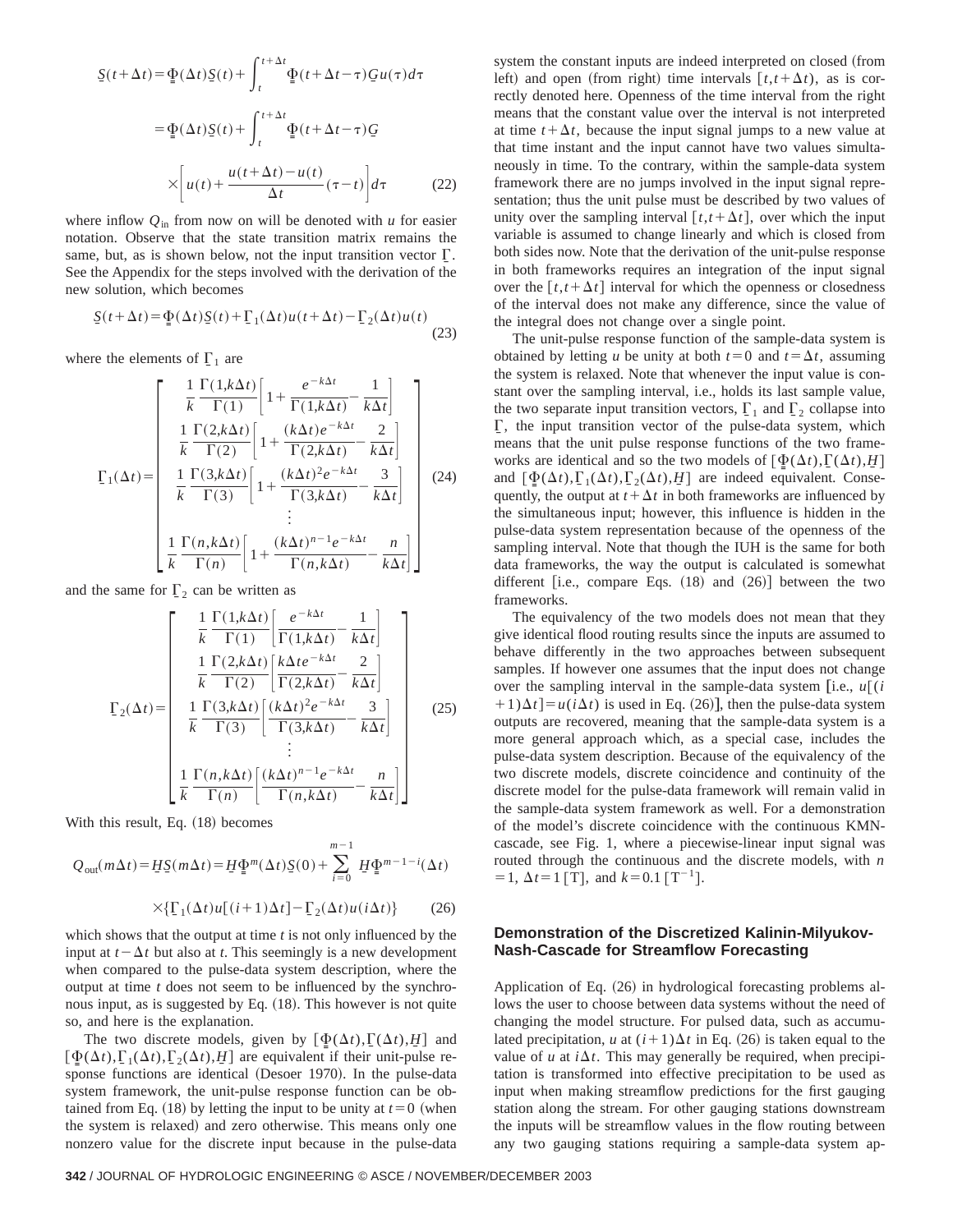

**Fig. 1.** Routing of piecewise-linear input with continuous and discrete models using sample-data system approach. Here,  $n=1$ ,  $\Delta t$  $=1$  [T], and  $k=0.1$  [T<sup>-1</sup>].

proach since streamflow values are measured instantaneously and change smoothly rather than through jumps.

When applying Eq.  $(26)$  to forecast streamflow at a downstream location using stream-flow information upstream, the value of *u* at time  $t + \Delta t$ , the time of the forecast, is not yet known. A discrete and empirical version of Taylor's expansion may be used to estimate *u* at time  $t + i\Delta t$  ( $i = 1,2,3$ ), which can be written as

$$
\hat{u}(t+i\Delta t) = u(t) + \left(\sum_{j=1}^{i} c^{j}\right) [u(t) - u(t-\Delta t)] \tag{27}
$$

if one stops after the first-order term in the expansion employing a backward-difference scheme and assuming equidistant sampling; and the same becomes

$$
\hat{u}(t+i\Delta t) = u(t) + \left(\sum_{j=1}^{i} c^{j}\right) \{u(t) - u(t-\Delta t) + 0.5[u(t) - 2u(t-\Delta t) + u(t-2\Delta t)]\}
$$
 (28)

when using a second-order expansion. The empirical constant *c* in the expressions accounts for the random nature of the signal and must be optimized for best results in the estimation. Note that Eqs.  $(27)$  and  $(28)$  can be considered as a special, primitive form of an autoregressive process. The advantage of these equations is that they contain only one parameter to be optimized. Note also that the way future input is estimated in our demonstration is not the focus of this study. These estimates are generally available as operative model forecasts for the upstream gauges using inputs even further upstream, when performing this kind of nested-type predictions.

Before forecasting, one must estimate the state variable,  $S(0)$ at the start of the calculations. This can be achieved by inverting Eqs.  $(18)$  and  $(26)$ , respectively, provided they are written in a super-matrix structure where each line consists of Eqs.  $(18)$  and  $(26)$ , respectively, with *m* changing from 1 to *n*. The so-derived  $n \times n$  matrix  $\Omega = [H\Phi, H\Phi^2, \dots, H\Phi^n]'$  where the prime denotes the transpose of the matrix, is the observability matrix of the discrete model, and is never singular provided  $n \ge 1$ ,  $k > 0$ , and  $\Delta t$  > 0 (Szöllősi-Nagy 1987, 1989).

Stream stages are recorded at 6 a.m. each day for the Danube in Hungary. The stage measurements are transformed into streamflow using a rating-curve method. In our demonstration of the discrete model, streamflow at Baja, about 200 km downstream of



Fig. 2. Measured streamflow at Budapest and Baja (Danube) at 6 a.m. each day and 1-2-3-day forecasts for Baja using pulse-data system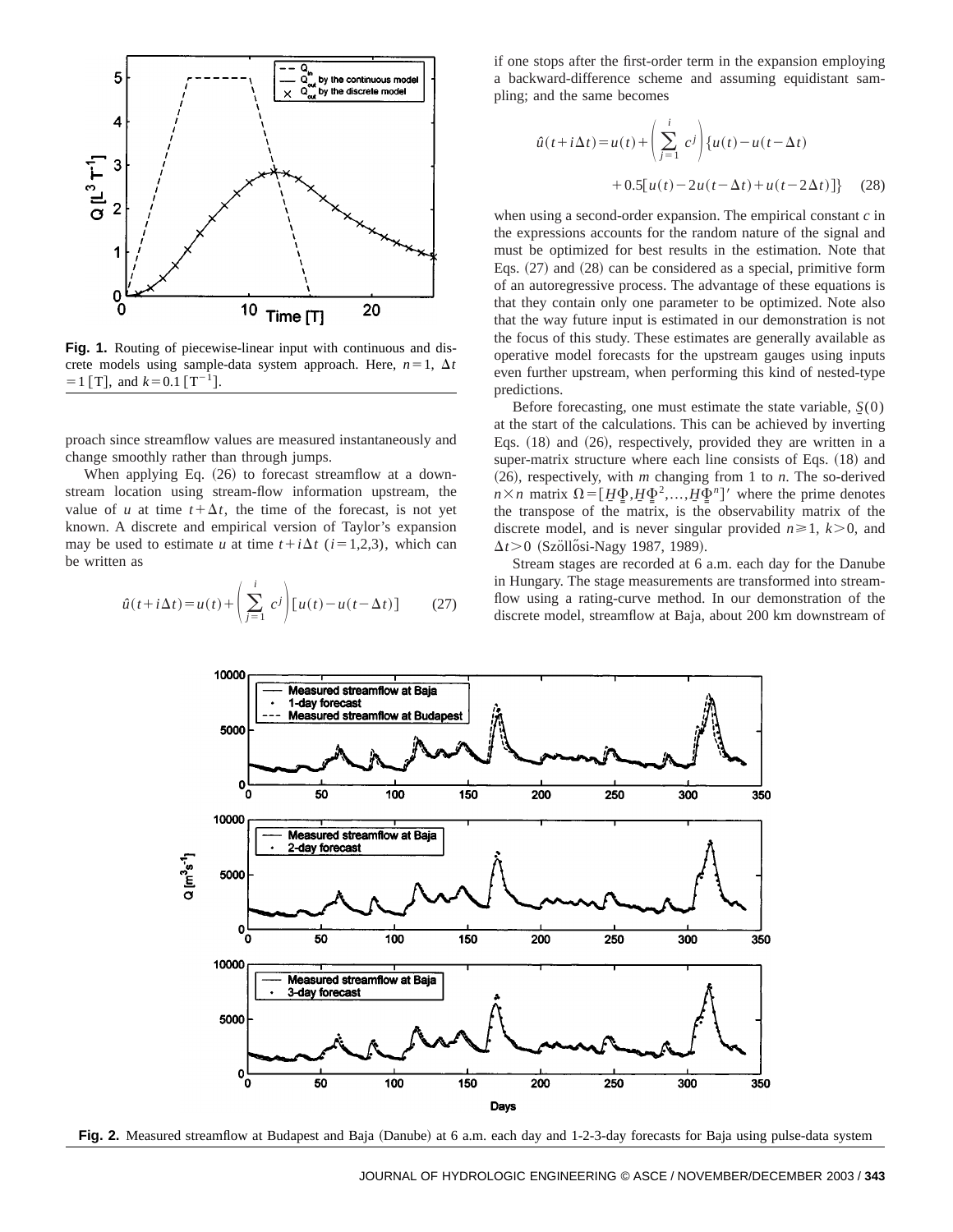**Table 1.** Optimized Parameter Values and Model Performance Statistics of Discrete Model for All Three Lead-Times Combined

| Forecasts                                                                              | Pulse-data<br>system | Sample-data<br>system |
|----------------------------------------------------------------------------------------|----------------------|-----------------------|
|                                                                                        |                      |                       |
| $n_{\text{opt}}$                                                                       | 1                    | 1                     |
| $k_{\text{opt}}$ [d <sup>-1</sup> ]                                                    | 0.6                  | 0.4                   |
| $copt$ (first order Taylor expansion)                                                  |                      | 0.8                   |
| Mean root-square error $\lceil m^3 s^{-1} \rceil$                                      | 423                  | 379                   |
| Nash-Sutcliffe efficiency coefficient                                                  | 95.8                 | 96.7                  |
| $[%] = 100\left(1 - \frac{\Sigma(\hat{Q}_i - Q_i)^2}{\Sigma(Q_i - m_0)^2}\right)$      |                      |                       |
| With perfect input forecasts                                                           |                      |                       |
| $n_{\text{opt}}$                                                                       | 2                    | 2                     |
| $k_{\text{opt}}$ [d <sup>-1</sup> ]                                                    | 1                    | 0.9                   |
| Mean root-square error $\lceil m^3 s^{-1} \rceil$                                      | 286                  | 262                   |
| Nash-Sutcliffe efficiency coefficient                                                  | 98.1                 | 98.4                  |
| $[\%]=100\left(1-\frac{\Sigma(\hat{Q}_i-\hat{Q}_i)^2}{\Sigma(\hat{Q}_i-m_0)^2}\right)$ |                      |                       |

Note: Here  $m_Q = 2.317 \text{ m}^3 \text{ s}^{-1}$  is mean streamflow (sample size=340) at Baja. In first case scenario, future streamflow at  $t + i\Delta t$  ( $i = 1,2,3$ ) is estimated with help of empirical Taylor's expansion for sample-data system at Budapest, while in pulse-date system it is taken equal to last measured value. In second scenario it was assumed that perfect streamflow forecasts were available at Budapest for  $t + i\Delta t$  ( $i = 1,2,3$ ), which means measured streamflow at those days were also used as inputs in routing.

Budapest, is forecasted from measurements in Budapest with a lead time varying from one to three days. In the first experiment, a pulse-data system framework is used while in the second one a sample-data system approach is applied with the discrete model. In both cases the  $n$  and  $k$  values are optimized by systematically changing their values within a preset range and accuracy for each parameter when running the model repeatedly to find the smallest mean root-square errors in the estimates. With the sample-data system approach, the above first- and second-order empirical Taylor-expansions are applied to estimate *u* at time  $t + i\Delta t$  (*i*  $=1,2,3$ ) from measured data at *t*, with *c* being a third parameter to be optimized. The model was run without being continuously updated, which means the recalculation of  $\zeta(0)$  for each day before the new forecast is issued, a common practice in operational forecasting to ensure best possible model results. The objective here is only to show that the model can be run in a pulse and also in a sample-data system approach without changing anything in the model structure and also to verify whether a sampledata system approach improves the forecasts or not, without going into details of how to manage errors in the forecasts, which can be done with the aforementioned application of the Kalmanfilter or by a simple autoregressive model component (Ahsan and O'Connor 1994).

Fig. 2 displays the one-, two-, and three-day forecasts for Baja using a pulse-data system approach. Note that the last flood event happened to be a record flood at Budapest and was part of the mayhem Europe experienced in the summer of 2002 with several casualties and flood damages in billions of dollars across the continent. The model predicted the record flood rather accurately with a 24 h lead-time, but it was less accurate with the second largest flood within the display period of the figure. Optimization resulted in  $n=1$ , and  $k=0.6$  d<sup>-1</sup>. See Table 1 for the error statis-



Fig. 3. Measured streamflow at Budapest and Baja (Danube) at 6 a.m. each day and 1-2-3-day forecasts for Baja using sample-data system. Temporal extrapolation of inflow at Budapest involved a first-order Taylor's expansion in discrete time.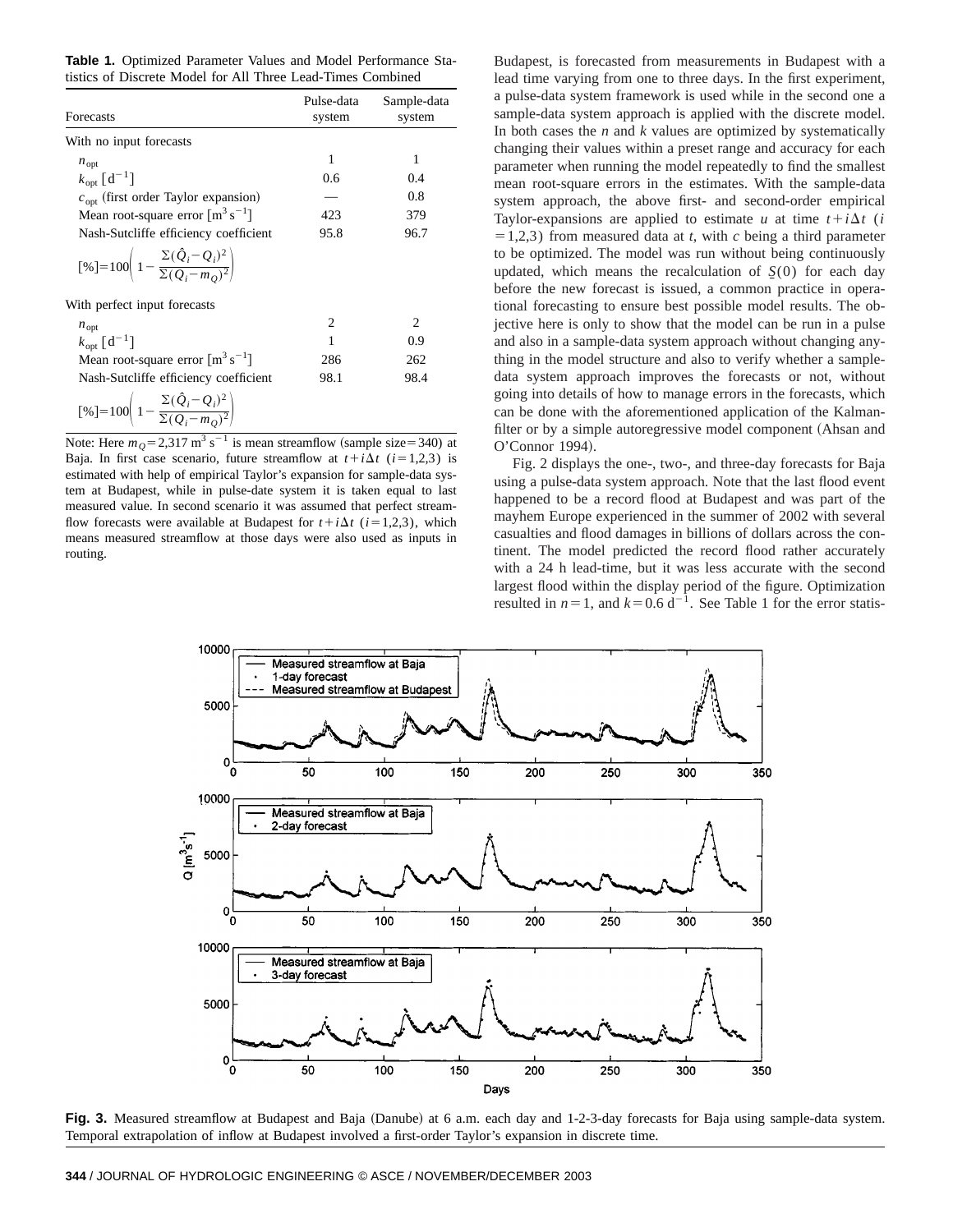

Fig. 4. Measured streamflow at Budapest and Baja (Danube) at 6 a.m. each day and 1-2-3-day forecasts for Baja using pulse-data system. For two- and three-day forecasts, measured streamflow on target day minus one at Budapest, simulating a perfect inflow forecast scenario, was used.



Fig. 5. Measured streamflow at Budapest and Baja (Danube) at 6 a.m. each day and 1-2-3-day forecasts for Baja using sample-data system. For each forecast, measured streamflow on target day minus one and on target day at Budapest, simulating perfect inflow forecast scenario, was used.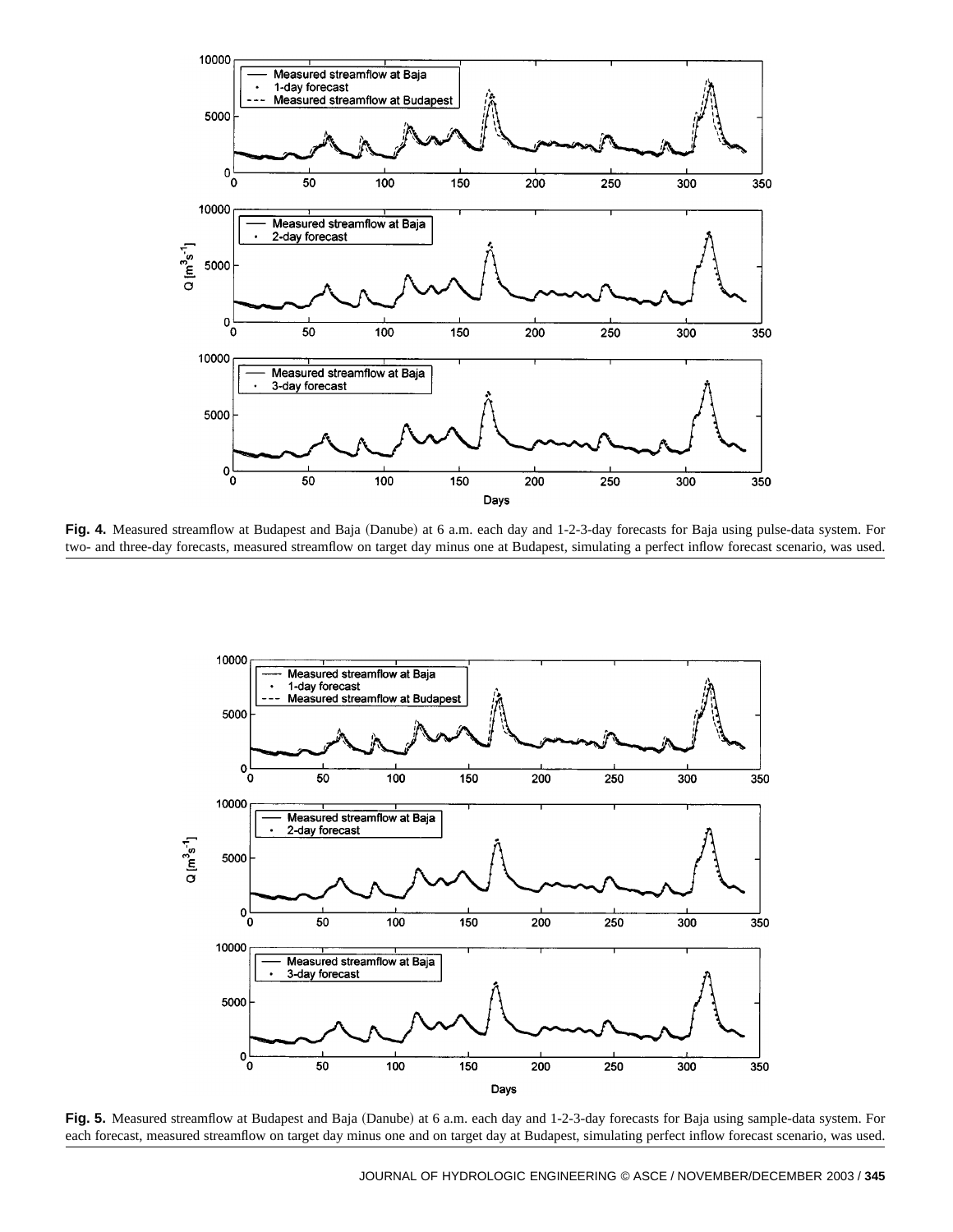tics. Fig. 3 displays the forecasts when a sample-data system approach is used with optimized values of  $n=1$ ,  $k=0.4$  d<sup>-1</sup>, and  $c=0.8$  using a first-order empirical Taylor expansion for estimating input streamflow at future times. There is not much improvement in predicting the record flood, but clearly there is improvement with the second largest flood of the figure over the pulsedata system approach. By switching from a pulse- to sample-data system, the mean root-square error (MRSE), combined for the three lead times, decreased by 10%, while the already high Nash-Sutcliffe efficiency coefficient (NSEC, see Table 1) increased by 1% for the combined forecasts.

In the second set of experiments, (see Figs. 4 and 5), forecasts for the input values at Budapest were also included in the routing. This again is routine practice with hydrological forecasting services since a good forecast for the upstream station using flow information one station further upstream can significantly improve forecasts from the given station to a downstream one. It was assumed here, as an extreme, that these forecasts are perfect, i.e., they yield in the exact measured values for future days. This way the effect of upstream prediction errors on the behavior of the forecasts at Baja within the two data system frameworks could be eliminated. See Table 1 for the new optimized values of *n* and *k*, which shows that the inclusion of forecasted inputs even affect the optimum value of the model parameters. The new MRSE is again improved by 9% when switching from the pulsedata system to sample-data system. The NSEC value however is so high now even with the pulse-data system that it can change only very little  $(0.3%)$  by switching between the two data systems.

In summary, it can be stated that the sample-data system approach seems to be better suited for streamflow routing than the pulse-data system framework because it can account for the continuously changing streamflow values more efficiently than the latter one. Both systems use the same kind of information with the only difference being that the pulse-data system assumes no change in the input value during the sample interval, while the sample-data system assumes a linear change. The two data systems can be used with the same state-space model formulation provided the model is formulated using the sample-data framework, which this way is a natural generalization of the pulse-data system.

#### **Acknowledgments**

The writer is grateful to Charles Flowerday, Gabor Balint, and to two anonymous reviewers for their valuable comments on an earlier version of the manuscript.

#### **Appendix**

In the derivation of Eq.  $(23)$  one must start from Eq.  $(22)$ . For clarity of writing, the steps involved with the integration will be demonstrated on the *i*th element of the vector-valued integrand. The *i*th element of  $S(t + \Delta t)$  in Eq. (22), starting with an initially relaxed system at time *t* can be expressed as

$$
\int_{t}^{t+\Delta t} \Phi_{i,1}(t+\Delta t-\tau)u(\tau)d\tau
$$
\n
$$
= \int_{t}^{t+\Delta t} \Phi_{i,1}(t+\Delta t-\tau) \left[ u(t) + \frac{u(t+\Delta t) - u(t)}{\Delta t}(\tau-t) \right] d\tau
$$
\n
$$
= \int_{t}^{t+\Delta t} \left[ \Phi_{i,1}(t+\Delta t-\tau)u(t) + \Phi_{i,1}(t+\Delta t-\tau) \right]
$$

$$
\times \frac{u(t+\Delta t) - u(t)}{\Delta t} \tau - \Phi_{i,1}(t+\Delta t - \tau) \frac{u(t+\Delta t) - u(t)}{\Delta t} t \bigg] d\tau
$$
\n(29)

If one performs a change of variables as  $\tau^* = k(t + \Delta t - \tau)$ , then the first term of the integral transforms into

$$
u(t)\frac{1}{k}\frac{1}{(i-1)!}\int_0^{k\Delta t}\frac{\tau^{*(i-1)}}{e^{\tau^*}}d\tau^* = u(t)\frac{1}{k}\frac{1}{(i-1)!}\Gamma(i,k\Delta t)
$$

$$
= u(t)\frac{1}{k}\frac{\Gamma(i,k\Delta t)}{\Gamma(i)} \tag{30}
$$

where  $\Phi_{i,l}$  was used from Eq. (14). Similarly, the third term of Eq.  $(29)$  will yield

$$
\frac{t}{k} \frac{u(t) - u(t + \Delta t)}{\Delta t} \frac{\Gamma(i, k\Delta t)}{\Gamma(i)} \tag{31}
$$

whereas the second term becomes

$$
\frac{1}{k} \frac{1}{(i-1)!} \frac{u(t+\Delta t) - u(t)}{\Delta t} \int_0^{k\Delta t} \frac{\tau^{*(i-1)}}{e^{\tau^*}} \left( t + \Delta t - \frac{1}{k} \tau^* \right) d\tau^*
$$
\n
$$
= \frac{u(t+\Delta t) - u(t)}{\Delta t} \left[ \frac{1}{k} \frac{\Gamma(i,k\Delta t)}{\Gamma(i)} (t + \Delta t) - \frac{1}{k^2} \frac{1}{(i-1)!} \int_0^{k\Delta t} \frac{\tau^{*(i-1)}}{e^{\tau^*}} \tau^* d\tau^* \right]
$$
\n
$$
= \frac{u(t+\Delta t) - u(t)}{\Delta t} \left[ \frac{t + \Delta t}{k} \frac{\Gamma(i,k\Delta t)}{\Gamma(i)} - \frac{1}{k^2} \frac{\Gamma(i+1,k\Delta t)}{\Gamma(i)} \right]
$$
\n
$$
= \frac{u(t+\Delta t) - u(t)}{\Delta t} \left[ \frac{t + \Delta t}{k} \frac{\Gamma(i,k\Delta t)}{\Gamma(i)} - \frac{1}{k^2} \frac{i\Gamma(i,k\Delta t) - (k\Delta t)^i e^{-k\Delta t}}{\Gamma(i)} \right]
$$
\n(32)

where the algebraic identity  $\Gamma(a+1,x) = a\Gamma(a,x) - x^a e^{-x}$  was used (Abramowitz and Stegun 1965) and where  $\Gamma(a,x)$  $=\int_{0}^{x} e^{-t}t^{a-1}dt$ . After combining all three terms one obtains

$$
\int_{t}^{t+\Delta t} \Phi_{i,1}(t+\Delta t-\tau)u(\tau)d\tau = \frac{1}{k} \frac{\Gamma(i,k\Delta t)}{\Gamma(i)} [[1+\Lambda_{i}(\Delta t)]
$$

$$
\times u(t+\Delta t) - \Lambda_{i}(\Delta t)u(t)]
$$
(33)

with  $\Lambda_i(\Delta t)$  being

$$
\Lambda_i(\Delta t) = \frac{(k\Delta t)^{i-1}e^{-k\Delta t}}{\Gamma(i,k\Delta t)} - \frac{i}{k\Delta t}
$$
(34)

Eq. (23) results by defining  $\Gamma_1^i(\Delta t)$  as

$$
\Gamma_1^i(\Delta t) = \frac{1}{k} \frac{\Gamma(i, k\Delta t)}{\Gamma(i)} [1 + \Lambda_i(\Delta t)] \tag{35}
$$

and similarly,  $\Gamma_2^i(\Delta t)$  as

$$
\Gamma_2^i(\Delta t) = \frac{1}{k} \frac{\Gamma(i, k\Delta t)}{\Gamma(i)} \Lambda_i(\Delta t)
$$
\n(36)

**346** / JOURNAL OF HYDROLOGIC ENGINEERING © ASCE / NOVEMBER/DECEMBER 2003